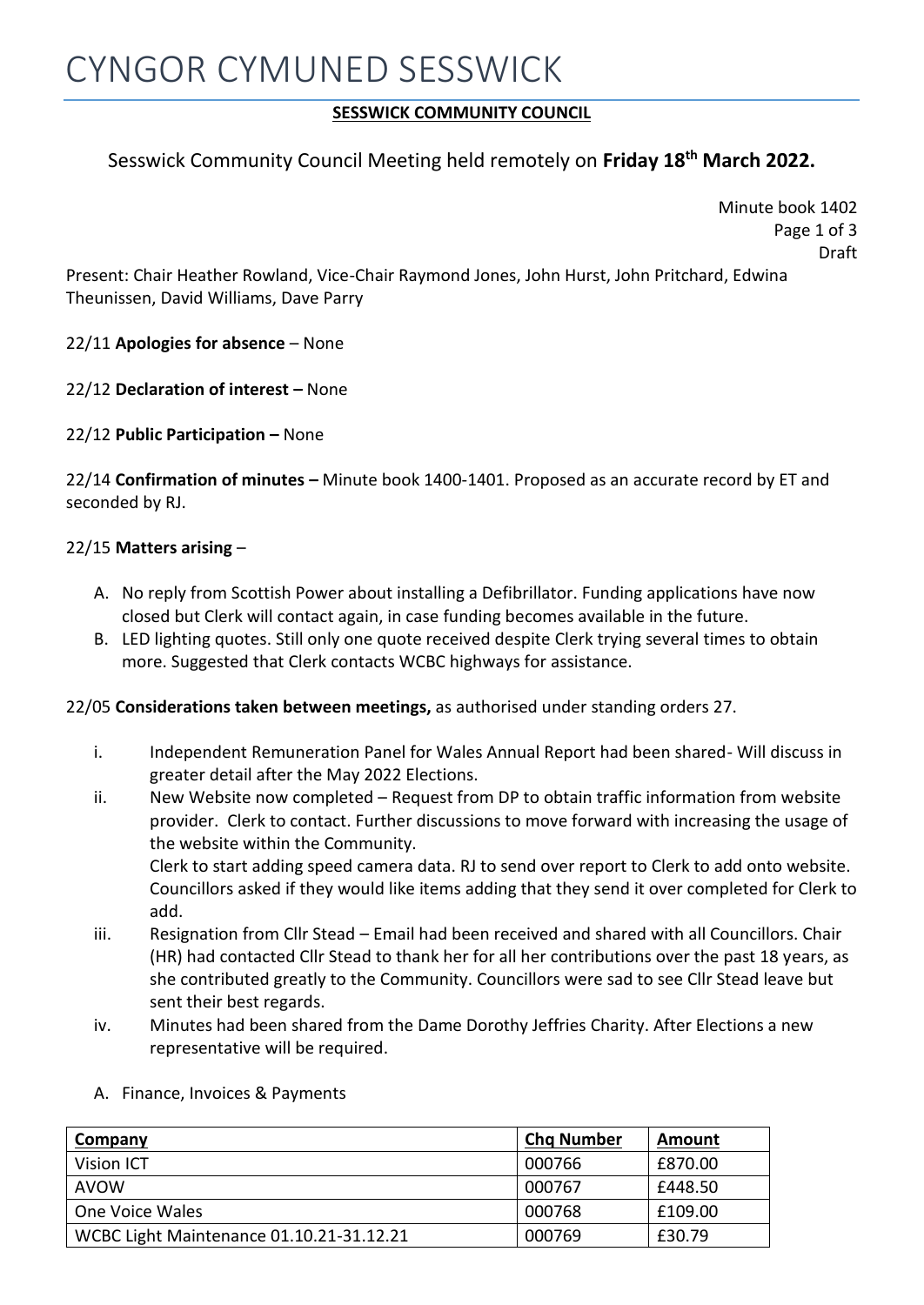Invoices sent to the Clerk were forwarded to the Chair for payment. Cash book shared, updated and confirmed by Councillors as a true record.

All invoices are kept with the Clerk/RFO for viewing.

VAT return was proving difficult for the Year End 31/03/2022 due to login issues. So this could be delayed being added to the bank balance.

B. Planning

**P/2021/0676** – Erection of Solar Farm and Battery Storage Facility – RJ confirmed he had contacted planning. Construction will take approximately 16 weeks. Heavy traffic for the first week of each task, (4 heavy vehicles per hour) along Holt Road and un named. No -through road near Talwrn cottages. Weeks 2-4 will be the busiest time with around 25 staff members working. Consideration needs to be given to the speed of vehicles in an area where there are frequent walkers and no pavements. Chair will make further enquiries and advise Clerk to respond to Planning Department.

Added to Meeting – due to being emailed a few days before – URGENT MATTER **P2021/2020/0363** – Planning Inspectorate Reference H6955/A/21/3271810 – Glasshouse with Packing Facility and Offices. Energy Centre, Recovery Plant and Reservoirs.

On 25/09/20 Wrexham County Borough Council refused Planning Permission for the above. We have now been informed that an appeal will take place, virtually on 07/04/22 @ 10.00am. Anyone wishing to be present at the Hearing for observation or to participate should register their interest by Thursday 24<sup>th</sup> March the latest to **PEDW.Casework@gov.wales** A link will be forwarded to you.

**Planning applications are said to be "at a standstill" in Wales due to new targets for phosphate pollution in rivers.** More than 60% of water bodies in affected areas failed the targets set my NRW, including the Dee. The SCC questions why the appeal is going ahead under these circumstances.

C. Year-end accounts

All agreed that the accounts are a true and accurate record. Clerk will finalised the Budget/Actual spends and email this out.

Clerk confirmed that the Internal Audit had sent an email about preparing the IA. JDH Business Services have increased their costs to £225 + VAT but have agreed due to the size of Sesswick to keep it at £135 + VAT. Awaiting a date for IA and need to confirm June meeting, once Elections are completed.

D. Timesheets – Approved by Council.

# 22/17 County Councillors report (Verbal)

A Letter had been received from a member of the public about accidents and speed of traffic on Kiln Lane. Cllr J Pritchard had actioned this with PCSO Dean Sawyer. Some accidents are not reported to the Police, which makes it difficult to establish problem areas.

JP has reported Fly-tipping, road grid and pot holes. HR reported some large branches that are dangerous on Shaw Road and a sign post that is damaged on Talwrn Road. JP has a list of jobs for highways and will do more checks.